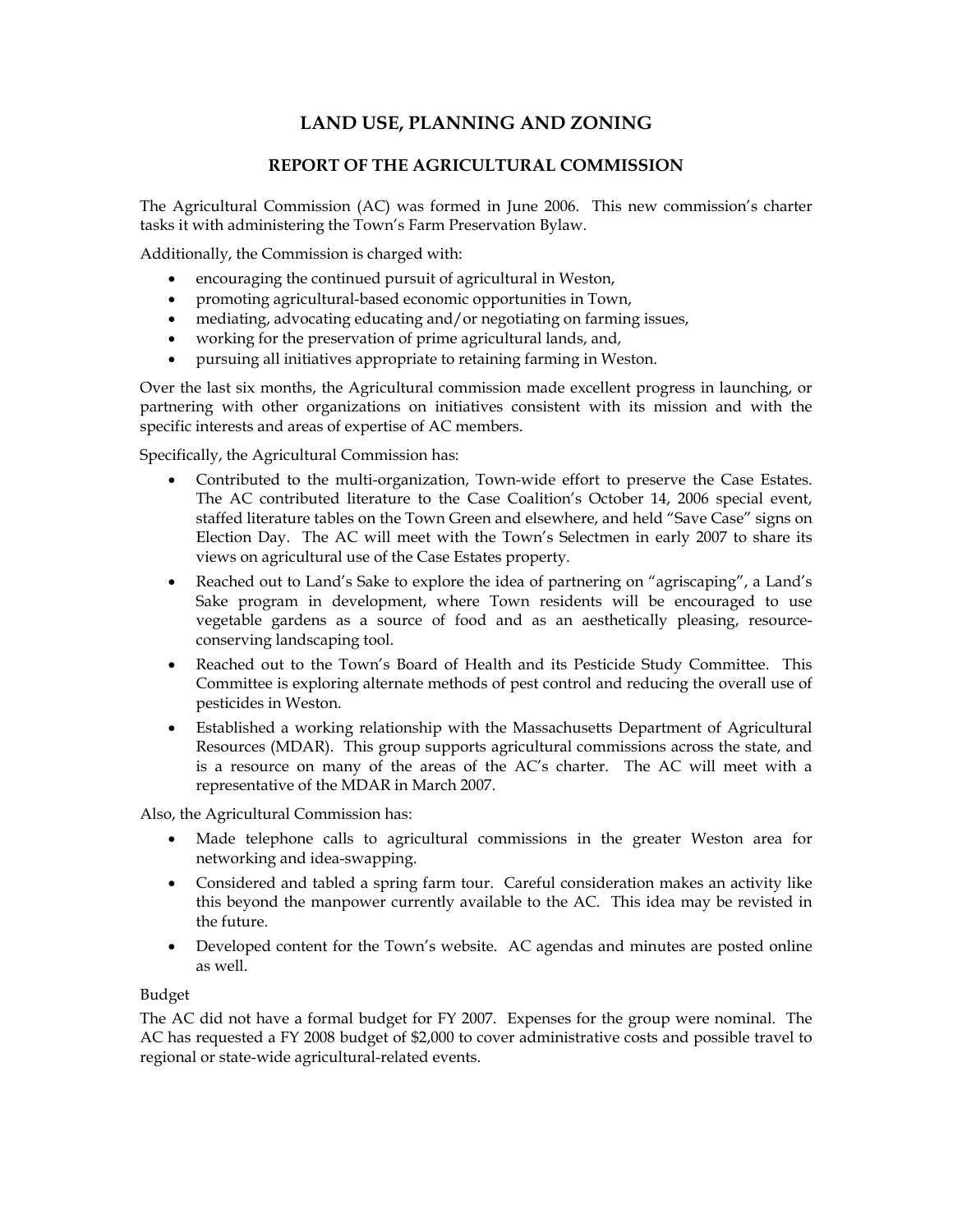#### **REPORT OF THE BOARD OF APPEALS**

The Town of Weston adopted its first set of zoning regulations in 1928. Since that time, the Zoning By-Laws have been amended periodically to promote the health, safety, convenience, morals and welfare of the citizens of the Town. The zoning regulations provide for certain building restrictions, and it is the role of the Board of Appeals to determine whether relief from these restrictions is warranted in certain situations. To that end, the Board of Appeals hears and makes decisions on applications for: variances from zoning restrictions; findings for the reconstruction, alteration or extension of a pre-existing, non-conforming structure or lot; special permits; Comprehensive permits, and appeals of the decisions of the Building Inspector.

Variances: A property owner may petition the Board of Appeals for relief from the Zoning By-Law's building restrictions. The Board of Appeals will publish a legal notice of the petitioner's request, notify the petitioner's abutters, and hold a public hearing on the matter. A variance may be granted only upon the petitioner demonstrating that:

- 1. Special circumstances relating to the soil conditions, shape or topography of the land or structures make the literal enforcement of the zoning regulations a substantial hardship;
- 2. Desirable relief may be granted without detriment to the public good; and
- 3. The granting of the variance would not nullify or substantially derogate from the intent of the Zoning By-Laws.

Satisfaction of these three legal requirements must be made at the public hearing before the Board of Appeals will grant a variance request. The Board makes a written decision which is then filed in the Town Clerk's office.

Findings: Many of Weston's properties were developed and built prior to the current Zoning By-Law's adoption. These older properties may deemed to be pre-existing, non-conforming structures and lots. Although they are "grandfathered," any property owner seeking to extend, alter or reconstruct the buildings must petition the Board of Appeals for a finding that the proposed addition or change will not be more detrimental to the neighborhood than the existing structure. This procedure requires published legal notice, notice to abutters, and a public hearing in much the same manner as a variance request. The Board of Appeals files its written decision with the Town Clerk's office.

Special Permits: Special permits may be granted for a variety of exceptional uses of property as described in the "Use Regulations" section of the Zoning By-Law. Special permits are granted for uses which are in harmony with the general purpose and intent of the Zoning By-Law and may be granted with conditions, safeguards and limitations on time. Examples of special permits are those granting the operation of summer camps and the conversion of a residential dwelling to include an accessory apartment.

Comprehensive Permits: In 1969 Massachusetts enacted the "Anti-Snob Zoning Act," allowing for the override of local zoning legislation, in order to construct low and moderate income housing. A developer seeking to build such housing appears before the Board of Appeals with an application for a comprehensive permit. This process is handled similarly to other requests before the Board, with the exception that these requests typically require multiple hearings before a decision is reached, due to the complexity of the Comprehensive permit process.

The Board of Appeals typically meets twice a month, and in the past year heard approximately sixty-three cases. The Board's hearings are public, and notices are mailed to legal abutters. Notices of hearings are posted at the Town Clerk's office and on the Town website. The Board makes every effort to consider the opinions of the petitioners, their neighbors, and other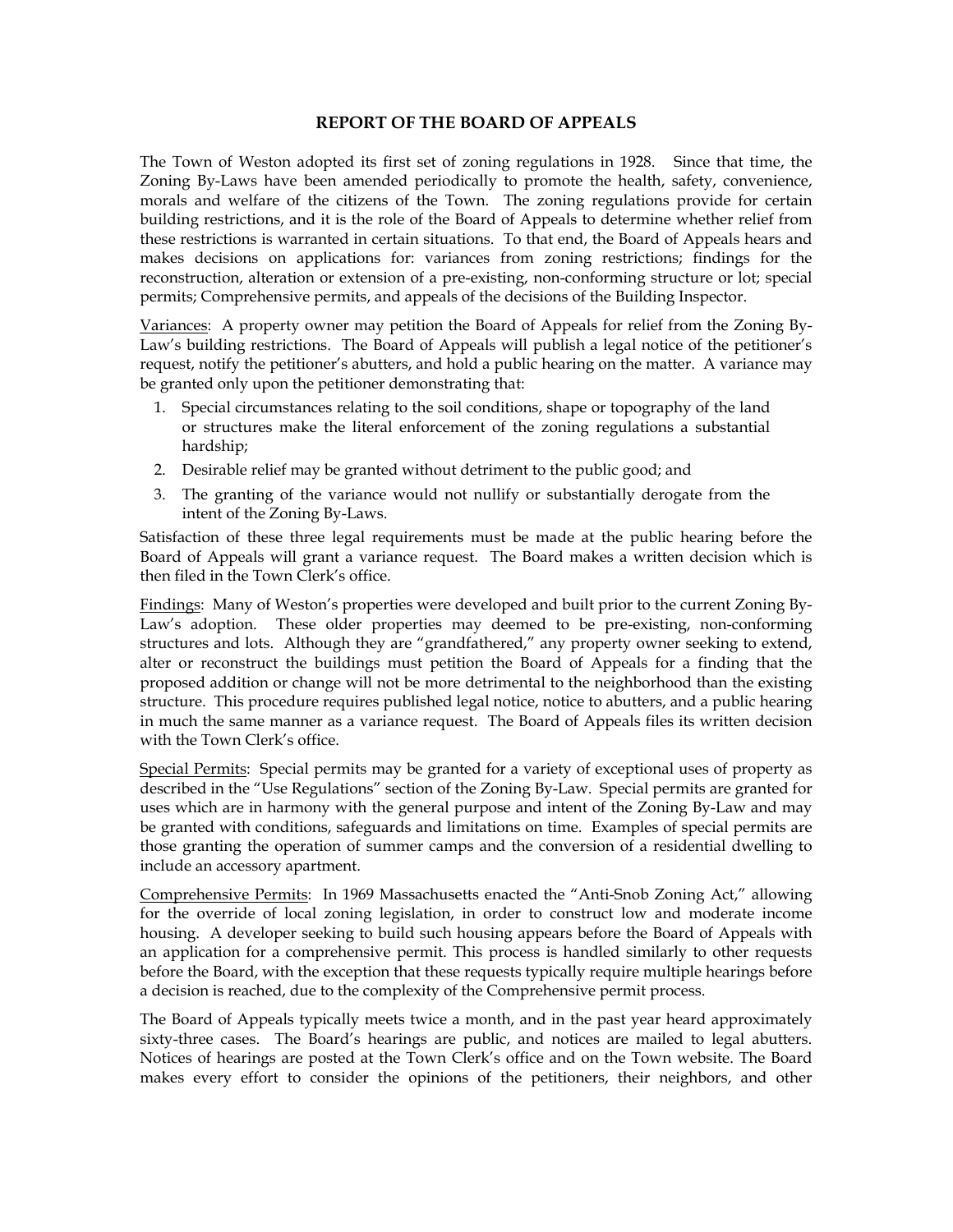interested Town entities such as the Planning Board, the Board of Selectmen, the Historical Commission, the Conservation Commission, the Board of Health, the Building Inspector and the Town Engineer.

Assistance: Assistance with applications and questions related to the Zoning Board of Appeals may be directed to the office in Town Hall.

# **REPORT OF THE COMMUNITY PRESERVATION COMMITTEE**

The Community Preservation Committee (CPC) evaluates proposals submitted by Town boards and committees or community groups for use of funds that the Town receives pursuant to Article 31 of the Town By-Laws and the state Community Preservation Act (CPA) which the Town accepted in 2001. The Act provides for a participating town to adopt a property tax surcharge up to 3% with the State matching the local receipts. The Town of Weston voted in 2001 to surcharge up to the 3 % maximum.

In October the Town received its fifth disbursement from the State's matching Community Preservation Trust Fund. The State continued to match at the 100% level with the FY06 amount of \$1,315,380 based on total local receipts of \$1,330,136 recorded in FY05. The total local and state revenue received through October 2006 is \$11,697,924.

Pursuant to the CPA legislation, a community must spend, or set aside for future spending, a minimum of 10% of annual CPC receipts on: open space (excluding recreational purposes), historic preservation, and community housing, The remaining 70% of funds, the so-called "unreserved funds," may be allocated to any of one or a combination of the three main uses, including public recreational purposes, at the discretion of the CPC and subject to the approval of Town meeting. Up to 5% of the annual CPA funds may be spent on the operation and administration costs of the CPC.

At the Annual Town Meeting on May 8, 2006, the CPC presented its recommendations for FY07. Article 18 set aside at least a minimum of 10% of the annual CPC receipts in each of the three allowed categories and no more than 5% of the annual CPA funds for administrative expenses. The CPC presented its recommendation to acquire the 29.6 acre portion of the Case Estates, the "Hillcrest Corridor", at the November 8, 2006 Special Town Meeting. Appropriations approved by Town Meeting were as follows:

| <b>Administrative Allowance</b> | <b>Operating Expenses</b>                           | 116,000   |  |  |
|---------------------------------|-----------------------------------------------------|-----------|--|--|
| Open Space                      | Debt service on Sunday Woods                        | 315,000   |  |  |
|                                 | Open fields restoration, 3rd phase                  | 20,000    |  |  |
|                                 | Case Estates - consultant studies                   | 85,000    |  |  |
|                                 | Construction of multipurpose playing field          |           |  |  |
|                                 | on dormant school septic area                       | 600,000   |  |  |
|                                 | Acquire 29.6 acre Case Estates "Hillcrest Corridor" |           |  |  |
|                                 | and associated costs (\$2,920,000 cash and          |           |  |  |
|                                 | \$6,000,000 bond authorization)                     | 8,920,000 |  |  |
| <b>Historic Resources</b>       | Condition assessment of Farmers' and                | 12,500    |  |  |
|                                 | <b>Central Cemeteries</b>                           |           |  |  |
|                                 | Exterior renovation of Josiah Smith Tavern          | 360,000   |  |  |
|                                 | Purchase historic preservation restriction-         |           |  |  |
|                                 | 823 Boston Post Road ("Hayfields")                  | 250,000   |  |  |
|                                 | Purchase historic preservation restriction          |           |  |  |
|                                 | 412 Highland Street                                 | 200,000   |  |  |
|                                 |                                                     |           |  |  |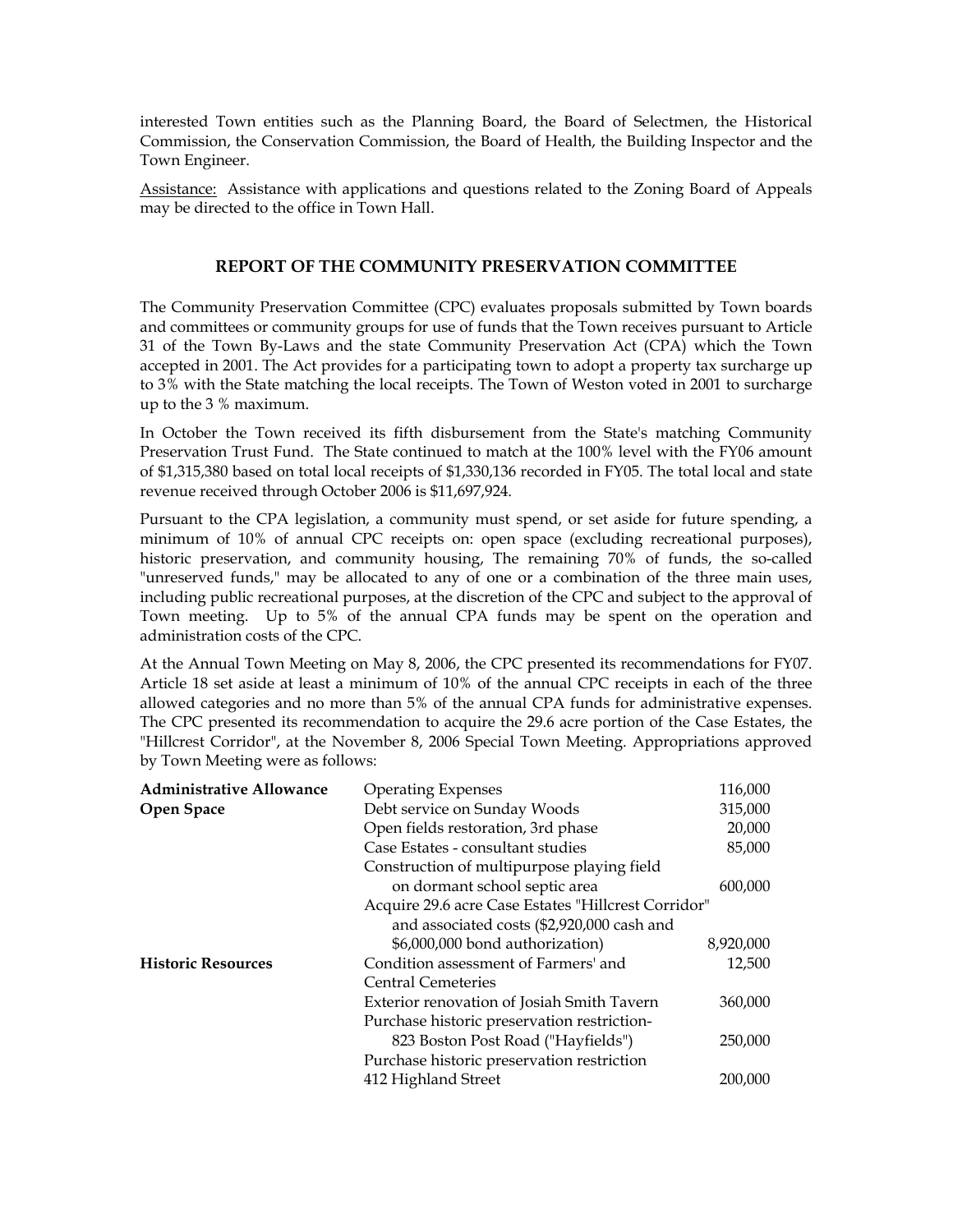| <b>Community Housing</b> | Brook School Apartments debt service         | 420,307 |
|--------------------------|----------------------------------------------|---------|
|                          | Affordable Housing Consultant                | 20,000  |
|                          | Reimbursement to Weston Affordable Housing   |         |
|                          | Foundation - rehabilitation of 15 Jones Road | 83,000  |

Most of the projects voted at the 2006 Annual Town Meeting are underway or completed. Purchase of the historic restriction on the "Hayfields" property at 823 Boston Road has been executed, thereby ensuring the preservation of the exterior of the main house, outbuildings and landscape with no further development allowed on the site. Construction of the new playing field is over 80 percent completed. The closing date with Harvard University for the Case Estates purchase has been postponed to March 15, 2007, because of the discovery of arsenic residues on the property. However, Harvard has agreed to remedy the problem, and the purchase is expected to go forward at the same price.

Projects funded at previous town meetings are also making progress: the construction contractor for the exterior rehabilitation of the Josiah Smith Tavern has been selected, and the design phase for the Fiske Law Office and Melone House is nearing completion. Consultants are expected to deliver their condition assessment report on Farmers' and Central cemeteries in May.

The following table shows CPC fund revenues and appropriations through June 30, 2006:

| CPA FUND - REVENUE AND APPROPRIATIONS FY02 - FY06                          |             |             |             |             |             |  |
|----------------------------------------------------------------------------|-------------|-------------|-------------|-------------|-------------|--|
|                                                                            | <b>FY02</b> | <b>FY03</b> | <b>FY04</b> | <b>FY05</b> | <b>FY06</b> |  |
| <b>Community Preservation Act - Revenue</b>                                |             |             |             |             |             |  |
| Prior Year Balance                                                         |             |             |             |             |             |  |
|                                                                            |             | 931,777     | 1,832,972   | 3,285,506   | 4,396,304   |  |
| Property Surcharge                                                         | 927,936     | 1,042,135   | 1,123,880   | 1,186,916   | 1,315,380   |  |
| State Match                                                                |             | 935,343     | 1,051,629   | 1,122,336   | 1,189,089   |  |
| Investment Income                                                          | 2,457       | 8,141       | 16,750      | 117,960     | 320,375     |  |
| Donations/Other                                                            | 1,384       | 2,821       | 2,145       | 23,713      |             |  |
| <b>Total Revenues</b>                                                      | 931,777     | 2,920,217   | 4,027,376   | 5,736,432   | 7,221,148   |  |
| <b>Use of Community Preservation Funds</b><br><b>Open Space Allocation</b> |             |             |             |             |             |  |
| Balance - beginning of fiscal year                                         |             | 93,212      | 239,101     | 123,101     | $-6,149$    |  |
| New allocation                                                             | 93,212      | 180,000     | 220,000     | 220,000     | 800,000     |  |
| Open Space subtotal                                                        | 93,212      | 273,212     | 459,101     | 343,101     | 793,851     |  |
| Less: Appropriations for                                                   |             |             |             |             |             |  |
| Debt Service - Sunday Woods                                                |             | $-34,111$   | $-336,000$  | $-329,250$  | $-322,500$  |  |
| <b>Field Restoration</b>                                                   |             |             |             | $-20,000$   | $-20,000$   |  |
| Dupont/Nicholas Land                                                       |             |             |             |             | $-450,000$  |  |
| <b>Playing Fields</b>                                                      |             |             |             |             |             |  |
| <b>Case Estates Consultants</b>                                            |             |             |             |             |             |  |
| Balance at end of fiscal year                                              | 93,212      | 239,101     | 123,101     | $-6,149$    | 1,351       |  |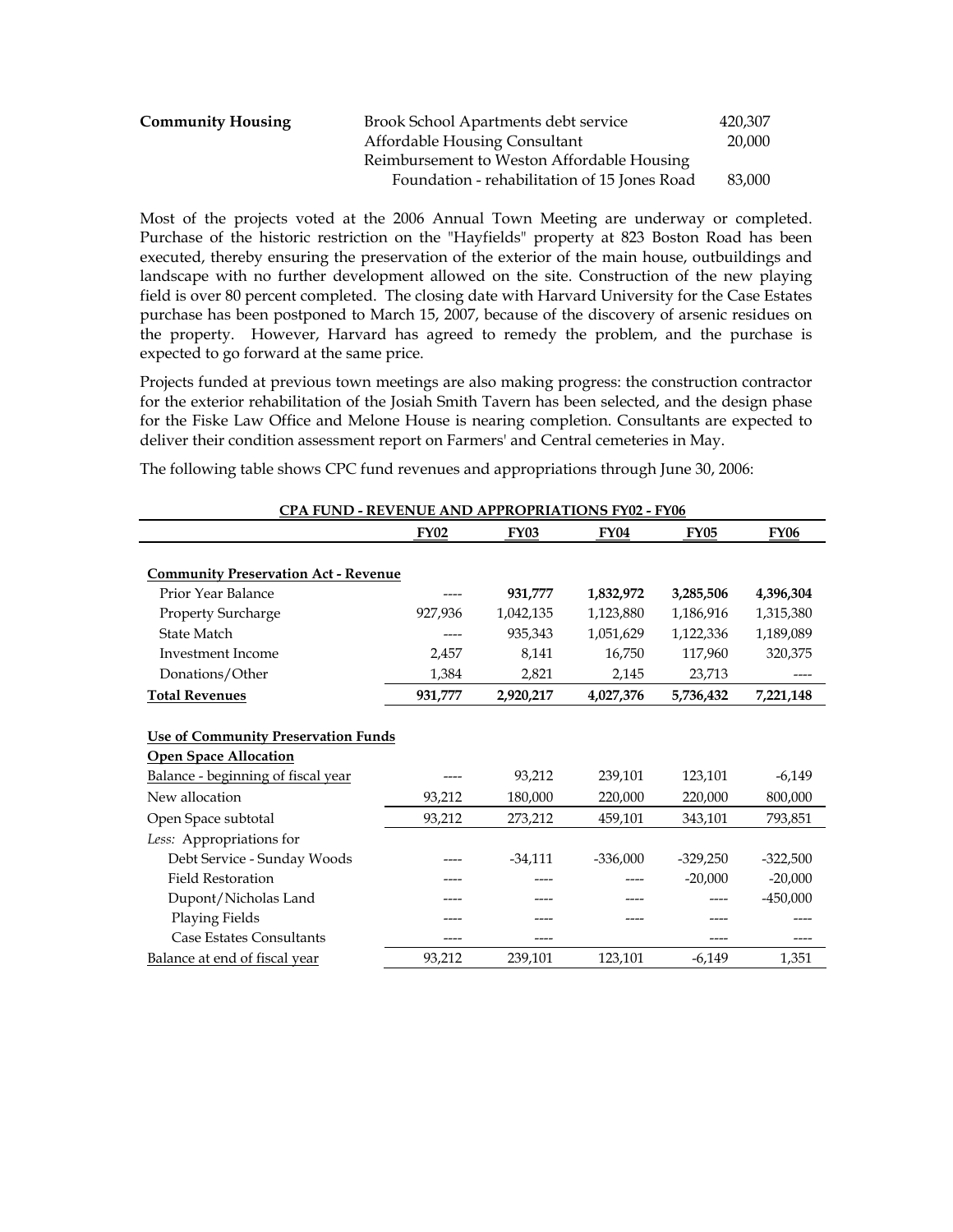|                                                 | <b>FY02</b> | <b>FY03</b> | FY04       | <b>FY05</b> | <b>FY06</b> |
|-------------------------------------------------|-------------|-------------|------------|-------------|-------------|
| <b>Historic Preservation Allocation</b>         |             |             |            |             |             |
| Balance - beginning of fiscal year              |             | 93,212      | 58,212     | 53,212      | 33,212      |
| Appropriation not used                          |             |             |            |             | 27,666      |
| New allocation                                  | 93,212      | 180,000     | 220,000    | 220,000     | 250,000     |
| Historic Preservation subtotal                  | 93,212      | 273,212     | 278,212    | 273,212     | 310,878     |
| Less: Appropriations for                        |             |             |            |             |             |
| 787 Boston Post Road                            | ----        | $-155,000$  |            |             |             |
| Mill Dam, 39 Crescent Street                    |             | $-60,000$   |            |             |             |
| 809-811 Boston Post Road                        |             |             | $-225,000$ | ----        |             |
| Melone Homestead                                |             |             |            | $-240,000$  |             |
| Fiske Law Office                                |             |             |            |             | $-230,000$  |
| Central & Farmers' Cemeteries                   |             |             |            |             |             |
| 412 Highland Street                             |             |             |            |             |             |
| 823 Boston Post Road                            | ----        | ----        | ----       | ----        |             |
| Balance at end of fiscal year                   | 93,212      | 58,212      | 53,212     | 33,212      | 80,878      |
|                                                 |             |             |            |             |             |
| <b>Community Housing Allocation</b>             |             |             |            |             |             |
| Balance - beginning of fiscal year              |             | 93,212      | 273,212    | 333,212     | 190,212     |
| New allocation                                  | 93,212      | 180,000     | 220,000    | 220,000     | 450,000     |
| Community Housing subtotal                      | 93,212      | 273,212     | 493,212    | 553,212     | 640,212     |
| Less: Appropriations for                        |             |             |            |             |             |
| 809-811 Boston Post Road                        |             |             | $-160,000$ |             |             |
| <b>Brook School Apartments</b>                  |             |             |            | $-363,000$  | $-453,721$  |
| 15 Jones Road                                   |             |             |            |             |             |
| Affordable Housing Consultant                   |             |             |            |             |             |
| Balance at end of fiscal year                   | 93,212      | 273,212     | 333,212    | 190,212     | 186,491     |
|                                                 |             |             |            |             |             |
| <b>Administrative Funds</b>                     |             |             |            |             |             |
| Allocated                                       | ----        | 59,500      | 44,000     | 60,000      | 120,000     |
| Spent                                           |             | $-8,134$    | $-20,870$  | $-37,878$   | 76161       |
| Returned to unallocated funds                   | ----        | 51,366      | 23,130     | 22,122      | 43,839      |
|                                                 |             |             |            |             |             |
| <b>Unallocated Funds</b>                        |             |             |            |             |             |
| Balance - beginning of fiscal year              | ----        | 652,141     | 1,262,447  | 2,775,981   | 4,179,029   |
| New Unallocated Funds                           | 652,141     | 1,388,940   | 1,490,404  | 1,730,926   | 1,204,844   |
| Unexpended Administrative funds                 |             | 51,366      | 23,130     | 22,122      | 43,839      |
| Unallocated subtotal                            | 652,141     | 2,092,447   | 2,775,981  | 4,529,029   | 5,427,712   |
| Less: Appropriations for                        |             |             |            |             |             |
| Open Space - Sunday Woods                       |             | $-800,000$  |            |             |             |
| Fiske Law Office                                |             | $-30,000$   |            |             |             |
| Historic Preservation - JST                     |             |             |            | $-350,000$  |             |
| Case Estates - Hillcrest Corridor               |             |             | ----       |             |             |
| Balance at end of fiscal year                   | 652,141     | 1,262,447   | 2,775,981  | 4,179,029   | 5,427,712   |
| Total of all balances at the end of fiscal year |             |             |            |             |             |
|                                                 | 931,777     | 1,832,972   | 3,285,506  | 4,396,304   | 5,696,432   |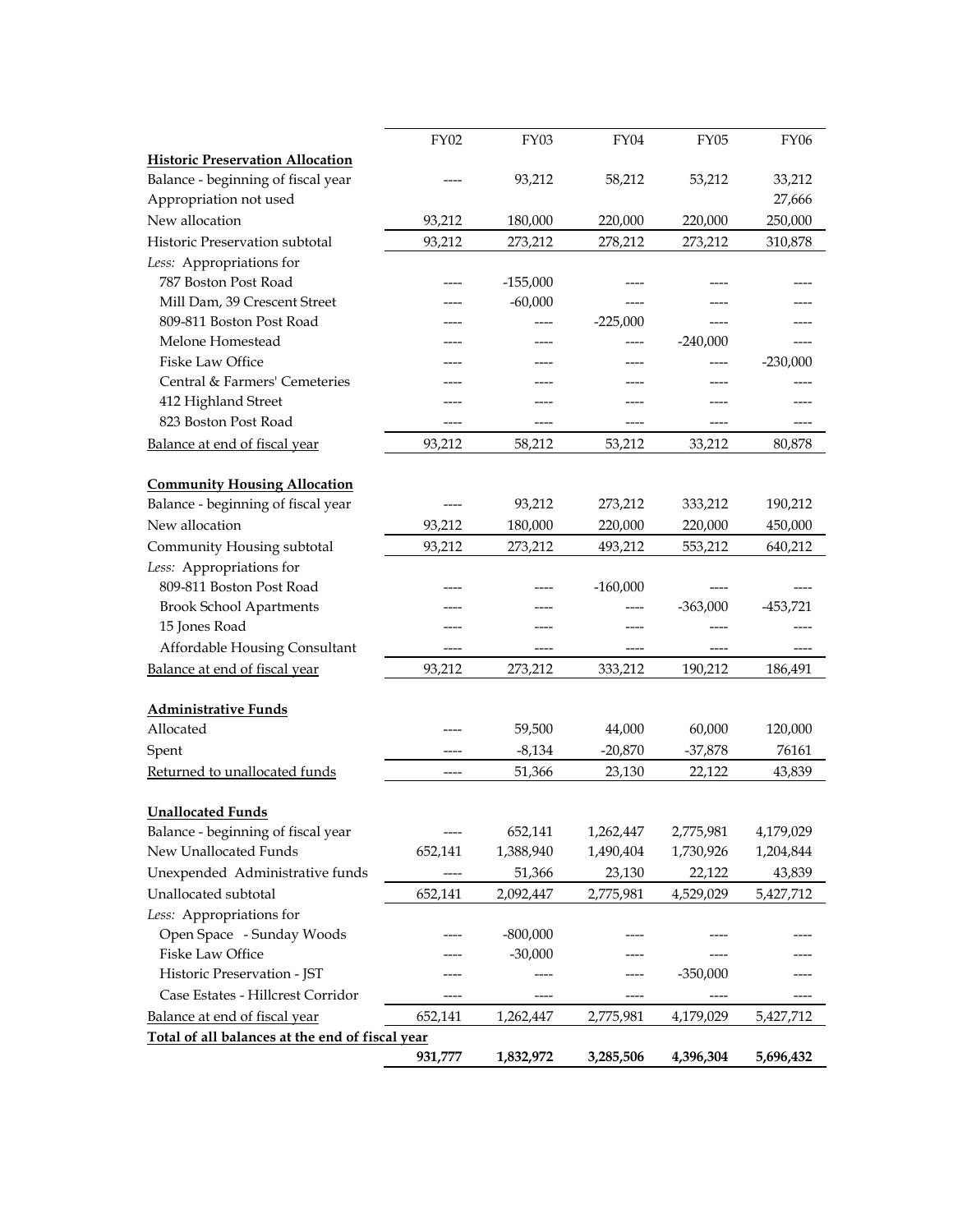# **REPORT OF THE CASE ESTATES REVIEW COMMITTEE (CERC)**

The Case Estates Review Committee (CERC) was appointed by the Selectmen in June of 2005 and was charged with advising the Board regarding the potential acquisition, future use and funding for some or all of the Case Estates property for municipal purposes, open space, historic preservation, and/or affordable housing uses

Seven voting members were appointed by the Selectmen (see page 8). The committee also included liaisons from Town Boards and representatives from the community's private conservation organizations and others include staff to help with the work.

The whole committee met at least twenty times including site visits and workshops with consultants. Two large open meetings were organized to report on findings in November and May. All meetings were open to the public.

### **Background**

In 2005 Harvard University notified the Weston Board of Selectmen that they were prepared to sell the Case Estates. In 2006 it became clear that the sale was to include the entire property and was to be completed by the end of year. The property was offered to others as well as the Town of Weston. The sale price was uncertain until the fall of 2006.

# **Recommendation from the Report of CERC Submitted May, 2006.**

Recommendation #1: Take ownership of the Case Estates property in the fall of 2006

"We strongly recommend that the Town of Weston obtain ownership of the Case Estates property this Fall. Unless we do so, it is our understanding that Harvard will sell the property to another party and we will have forever lost the opportunity to control the outcome of a critical parcel of open space."



*A view of the Case Estates from the 1930's* 

By right, a developer working within the Weston zoning laws could build at least 29 houses on this 62-acre property. In order to prevent this scenario, the committee agreed that first and foremost the Town should purchase the property in its entirety so that the community could determine its future.

With this said, the committee recognized the significant finan-

cial challenges involved in the decision of total acquisition of such a large and attractive property. Therefore CERC undertook the necessary analysis to set priorities and divide the property into parts or parcels to facilitate a staged and more focused decision making process after initial acquisition.

Parcels included: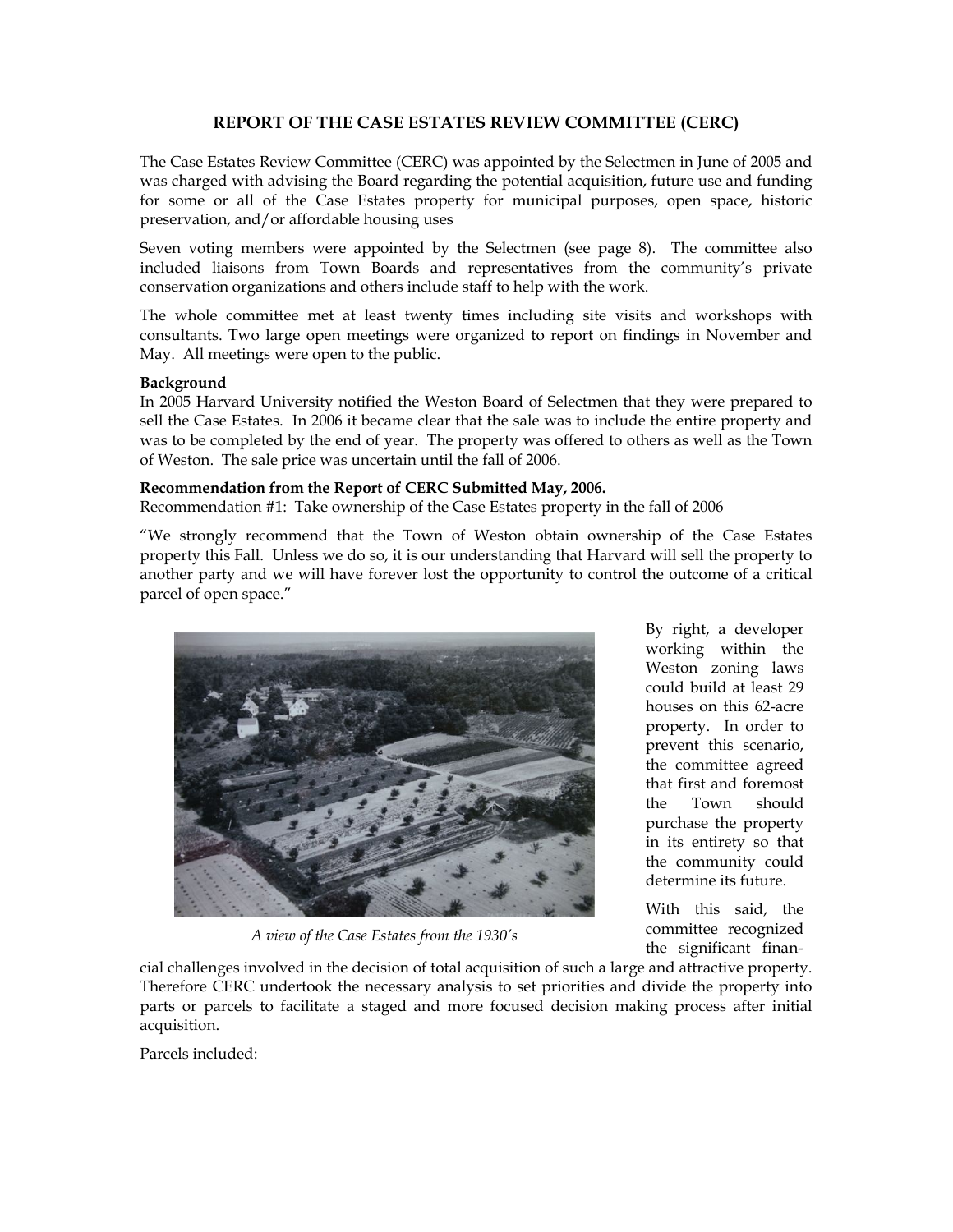- A. Historic Hillcrest Corridor to be acquired through funds available from the Community Preservation Act designated for open space.
- B. Other Undeveloped Land "lands subject to change" to be acquired through short term funding until further study is completed.
	- Potential parking area adjacent to Alphabet Lane
	- Pine Woods
	- Northeast Lot
	- South Meadow
	- Southwest Lot
- C. Three buildings on the property to be acquired through short term funding until further study is completed.
	- Yellow brick barn
	- Schoolhouse
	- Farmhouse

### **Follow-Up Recommendations**

Follow-up suggestions included the realization that much more work needed to be done in the way of appraisals, further work on land use analysis and land planning as well as the probable need for future committees to advise the Selectmen regarding the "lands subject to change" and the three buildings. CERC also believed that private fundraising should begin immediately.

### **The Summary:** The committee agreed,

"The recommendation to take ownership of the Case Estates property in the fall of 2006 and the follow-up recommendations we have presented above will:

- Allow the town, rather than a developer, to determine the fate of the Case Estates;
- Allow the town to vote to permanently protect all or a significant part of the "Hillcrest Historic Corridor" using Community Preservation funds and donated money;
- Provide time for a newly appointed committee to study and make recommendations as to the use and final disposition of the 'lands subject to change' [undeveloped land outside the Hillcrest Corridor] and the three buildings purchased with short-term funds;
- Provide time to fund-raise;
- Allow the town to place development constraints, conservation restrictions and other desirable controls on portions of the land that may be sold at a future date;
- Allow the town to place constraints, preservation restrictions, and/or affordable housing restrictions on the buildings that may be retained by the town or sold at a future date."

A copy of the complete Report of the Case Estates Review Committee is available on the town website:www:weston.org and at the Library or Community Preservation office. Further related information is also available at these sites and on a new website (www.caseestates.org) that was created as part of the follow-up work for the November 8, 2006 Town meeting. At that meeting, citizens of Weston voted unanimously to acquire the Case Estates.

# **REPORT OF THE CONSERVATION COMMISSION**

The Conservation Commission is responsible for the protection and management of Weston's conservation land and the administration of the Massachusetts Wetlands Protection Act.

The administration of the Wetlands Protection Act continues to take over one half the time of the Conservation Commission. A total of 87 hearings were conducted during the year. Persons contemplating any work in or within 100 feet of a wetland, or within 200 feet of a stream which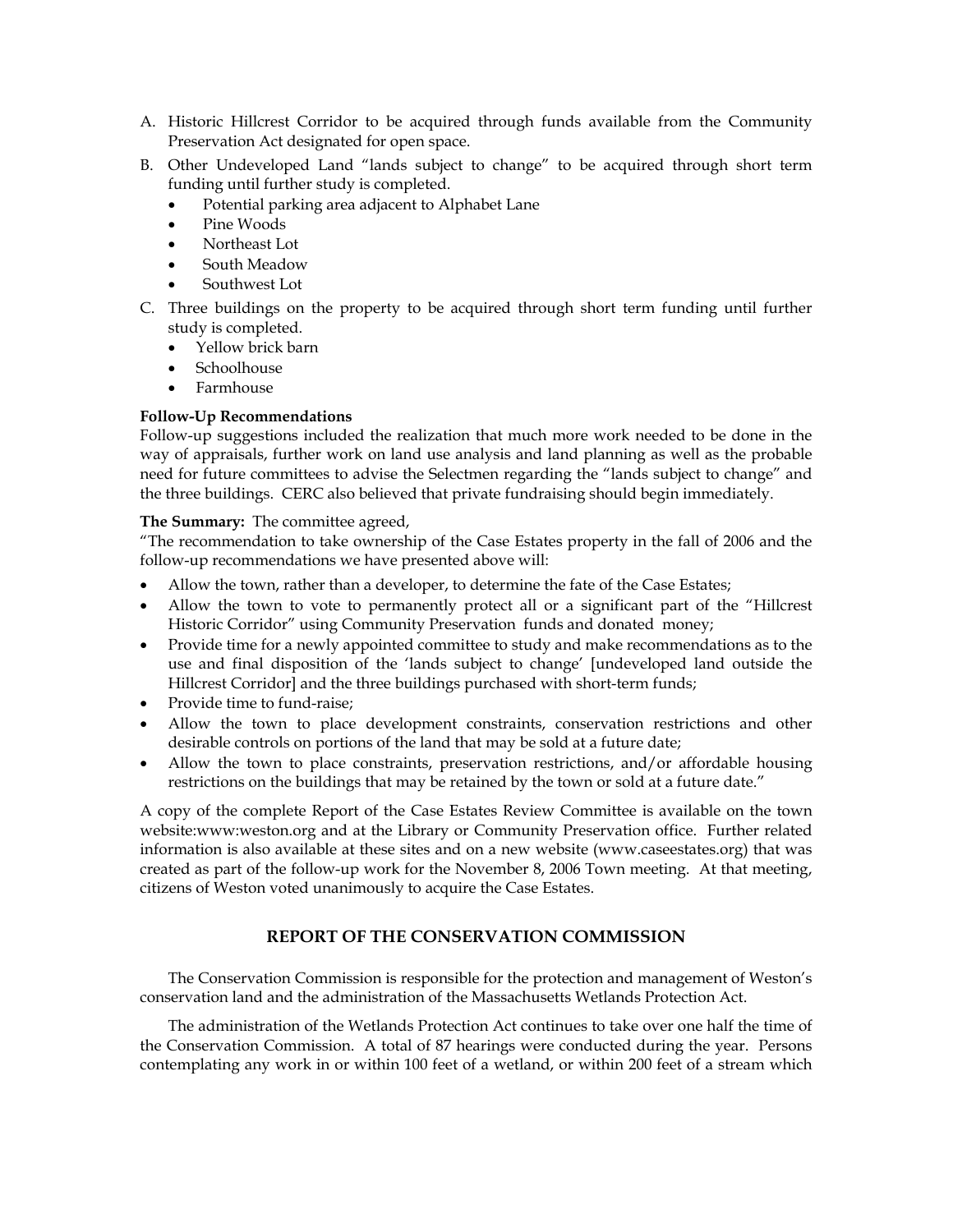flows continuously throughout the year, should seek information about the Wetlands Protection Act at the Commission's office in the Town Hall.

During the past year, the Commission has remained committed to the responsible use and management of the Town Conservation land. Trails, fire roads, and hilltop outlooks have been maintained for public use and enjoyment with most of the funding provided by the Weston Forest and Trail Association. Fields throughout the Town have been mowed under contract by Land's Sake.

The Commission enjoyed another year of stewardship of the Case Estate's Forty Acre Field, which was purchased by the town for municipal purposes from Harvard University's Arnold Arboretum. This area has been managed for the Commission by Land's Sake. Land's Sake is a nonprofit, community service organization dedicated to the productive use and maintenance of land in Weston as well as providing education and employment for young people in Weston. Vegetables, flowers, herbs and fruit were provided for sale at a farm stand or on a pick-your-own basis. Maintenance of this area continued with brush clearing, mowing, walking path upkeep, and tree work. Land's Sake also continues to maintain the apple orchard on Concord Road.

The Greenpower Farm project continues to be a vital part of the Town's activities. This project is administered and paid for by the Conservation Commission and managed for the Commission by Land's Sake. Over 20,000 pounds of fresh produce was delivered at no cost to homeless shelters and food pantries. About 64 youngsters participated in this program. These young people received a practical introduction to organic farming and gardening. They were also involved in the distribution of produce to those who needed it. As in the past, land was also made available for community garden plots. Our popular maple syrup project was continued at the "sugar shack" at the Middle School. The Commission supported Land's Sake's involvement with environmental education projects which were conducted with the School Department.

A forest management plan has been implemented which now provides fire wood and saw logs. By selective cutting and careful management, the Town's forests will ultimately be more productive and will provide improved wildlife habitat. Interpretive and signed trails are located on Conservation land off Crescent Street. Land's Sake has been granted a license by the Commission to occupy the Melone Homestead off Crescent Street. This prop- *Tapping trees for the maple sugar project*



erty provides office space and living quarters for some of their staff. Land's Sake has built a greenhouse and storage shed near the house. There are several fields and a developing sugar bush in the same area which will be used by Land's Sake in the future. This location makes an ideal home for Land's Sake and many of their activities.

The Commission has initiated a survey of the bounds of the land under its jurisdiction. This project will clarify the limits of the private land which abuts the conservation land in town.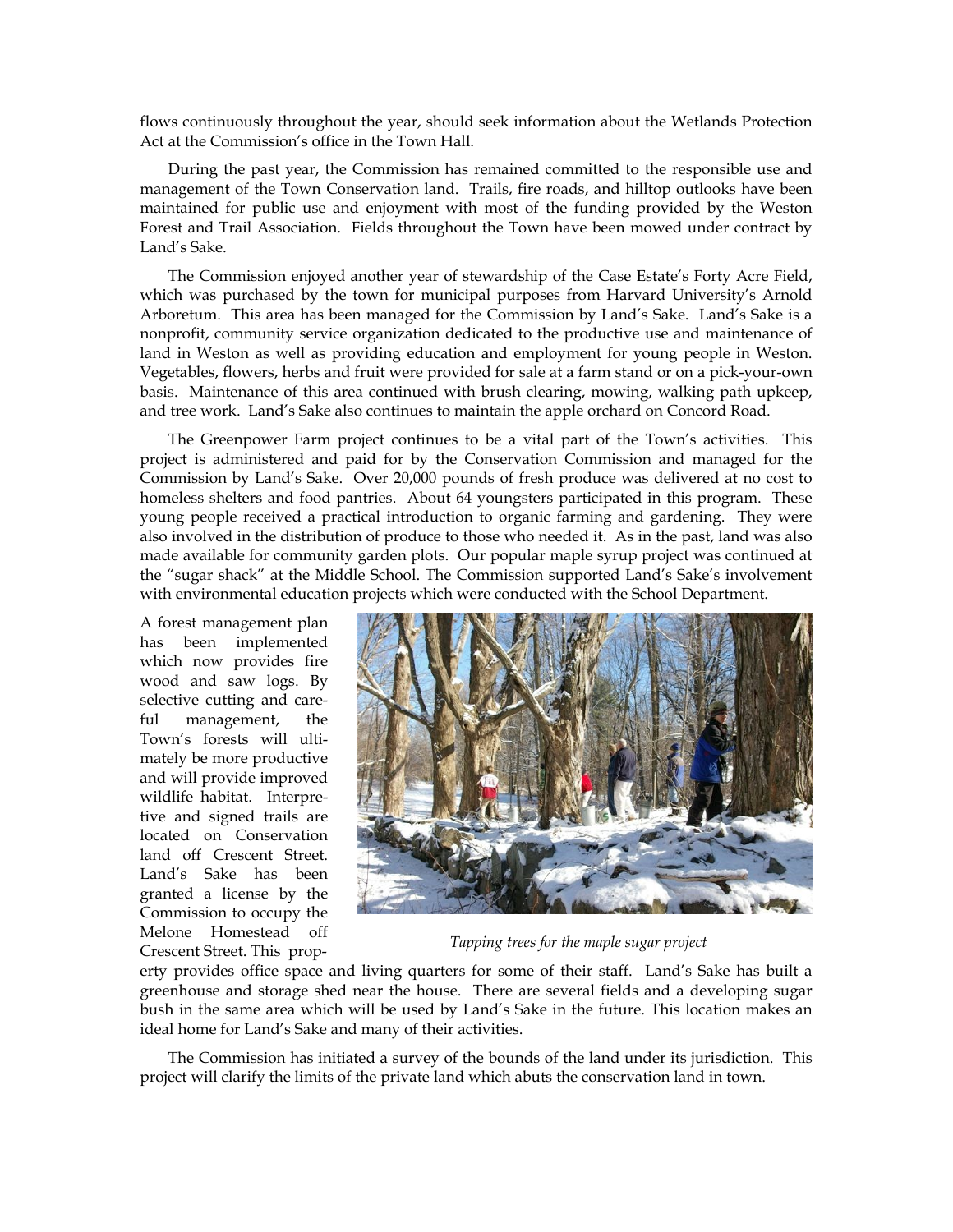### **REPORT OF THE CRESCENT STREET HISTORIC DISTRICT COMMISSION**

The Crescent Street Historic District is a Local Historic District established under MGL Chapter 40C and is the only such district in Weston. There are eight houses in the district. The Crescent Street Historic District Commission is charged with review of proposed exterior modifications of structures and other features located within the district, in accordance with Article XXIV of the Bylaw as enacted in 1993, provided that the changes are visible from Crescent Street. Of the five members on the Commission, three are district residents.

On July 27, in response to a Request for Determination by the owner, the Commission met to review proposed changes to a porch at 10 Crescent Street, a property located within the District. The owner proposed to replace the flooring, to install a new railing at the porch perimeter wall, and to install screen panels. After deliberation and discussion of the owner's presentation, the Commission determined that the changes were in keeping with the Colonial Revival style of the residence and voted 3-0 to grant a Certificate of Appropriateness for the proposed work.

# **REPORT OF THE HISTORICAL COMMISSION**

The Historical Commission is appointed by the Selectmen to preserve Weston's architectural, cultural and landscape history and to educate the public about its value. The following summarizes the Commission's activities during 2006.

#### **Demolition Delay activity**

Weston's Demolition Delay By-law requires that the Historical Commission review any demolition application for a building built prior to 1945 to determine whether the proposed demolition would adversely affect a historically or architecturally significant structure. If the building is deemed significant and the proposed demolition detrimental, the Commission may impose a six-month delay on construction to try to find a way to save the structure while still fulfilling the applicant's needs. The table below summarizes the 2005 review activity:

| Applications received                        | 43 |
|----------------------------------------------|----|
| Approved without meeting with the Commission | 28 |
| Initial Determination reviews held           | 15 |
| Public hearings held                         |    |
| Six-month delays imposed                     |    |

The number of demolition applications submitted was substantially lower than in previous years, presumably as a result of the slow real estate market.

#### **Historical Markers**

The Commission authorized five historical markers for pre-1945 houses which retain their architectural and landscape integrity. Standards for inventorying and awarding markers for more recent buildings which are more than 50 years old are being developed.

# **Community Preservation Act Projects and Activity**

Preservation Restrictions Town meeting authorized the expenditure of CPA funds to purchase preservation restrictions on two of Weston's most visible remaining farm complexes for which the Commission had received applications for total demolition:

 $$250,000$  for the purchase of a restriction preserving the  $18<sup>th</sup>$  century house and later outbuildings and much of the landscape at Hayfields, 823 Boston Post Road;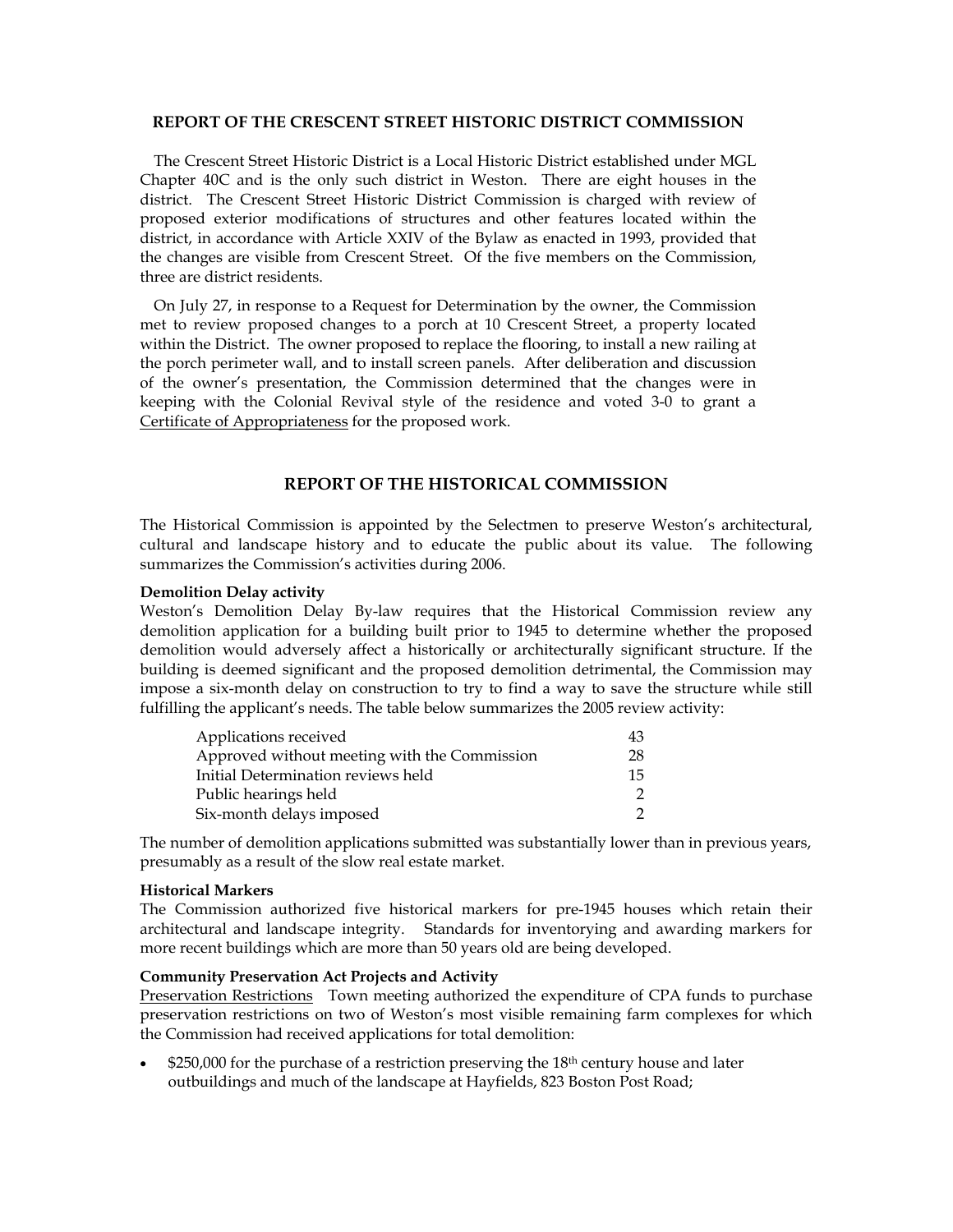$$200,000$  for the purchase of a restriction that would preserve the original 5-bay 18<sup>th</sup> century house and the barn at 412 Highland Avenue;

In each case the purchase price was determined as the result of a professional appraisal that evaluated the potential loss in value to the owner for the loss of control represented by the imposition of the restriction.

The Commission was informed during 2006 that the current owners of the house and barn at 787 Boston Post Road do not want to sell the Town a restriction on their property. Town Meeting had authorized \$155,000 for this purpose in 2002. The Community Preservation Committee has released the funds for future projects.

# Fiske Law Office and Melone Homestead Rehabilitations.

Preservation restriction documents were drafted delineating the historic portions of the buildings to be preserved. A design services firm was hired to produce working drawings, finalize design recommendations and clarify matters such as handicap accessibility requirements for historic structures. Construction details are in the process of being finalized for bids.

### Josiah Smith Tavern Restoration

A design services architectural firm was hired to determine the scope of the restoration work on the building's exterior and to prepare drawings and specifications for bids. Because of steep increases in construction costs and the discovery that damage to the 18<sup>th</sup> century structure was more extensive than had been believed, Town Meeting was asked to approve \$360 million in additional CPA funds for the project. After two rounds of bidding, a fully-qualified contractor has been hired to undertake the work. A hospitality services consultant was hired to determine n the feasibility of using the Tavern as a restaurant and submitted a favorable report.

# **Historic Area Designations**

During 2006, Weston was honored to have the Glen Road Historic Area listed on the National Register of Historic Places. In addition, Norumbega Road and Recreation Road are included in the new Charles River Reservation Parkways National Register District. These are Weston's seventh and eighth National Register Historic Districts.

# **Historical Archives Committee**

The Historical Archives Committee (HAC) received the *Report of the Archival Survey of Weston Town Clerk's Vault, Records Storage Room, Historical Commission, Historical Society, and the Public Library's Local History Room* from archivist Scott Andrew Bartley in July 2006. Mr. Bartley and an assistant, Martin Hollick, were hired as consultants in September 2005 using grant funds from the Massachusetts Historical Records Advisory Board and Secretary of the Commonwealth, William Francis Galvin. The survey was done in November and December 2005. Because of the long delay between the survey and the report, HAC requested and received a six-month extension of the grant period from August 1, 2006 – January 31, 2007.

HAC reviewed the archivist's report with the archivist and researched historical archives collections in other communities to identify problems and find solutions for Weston's historical archives. A HAC report with recommendations for Weston's historical archives has been drafted and will be submitted to the Historical Commission in early 2007. For FY06, \$2,500 of the \$5,000 grant was received; consultants' expenses were \$1,187.50; fund balance was \$1,187.50, with matches of \$50 cash and \$4,322 of in-kind services.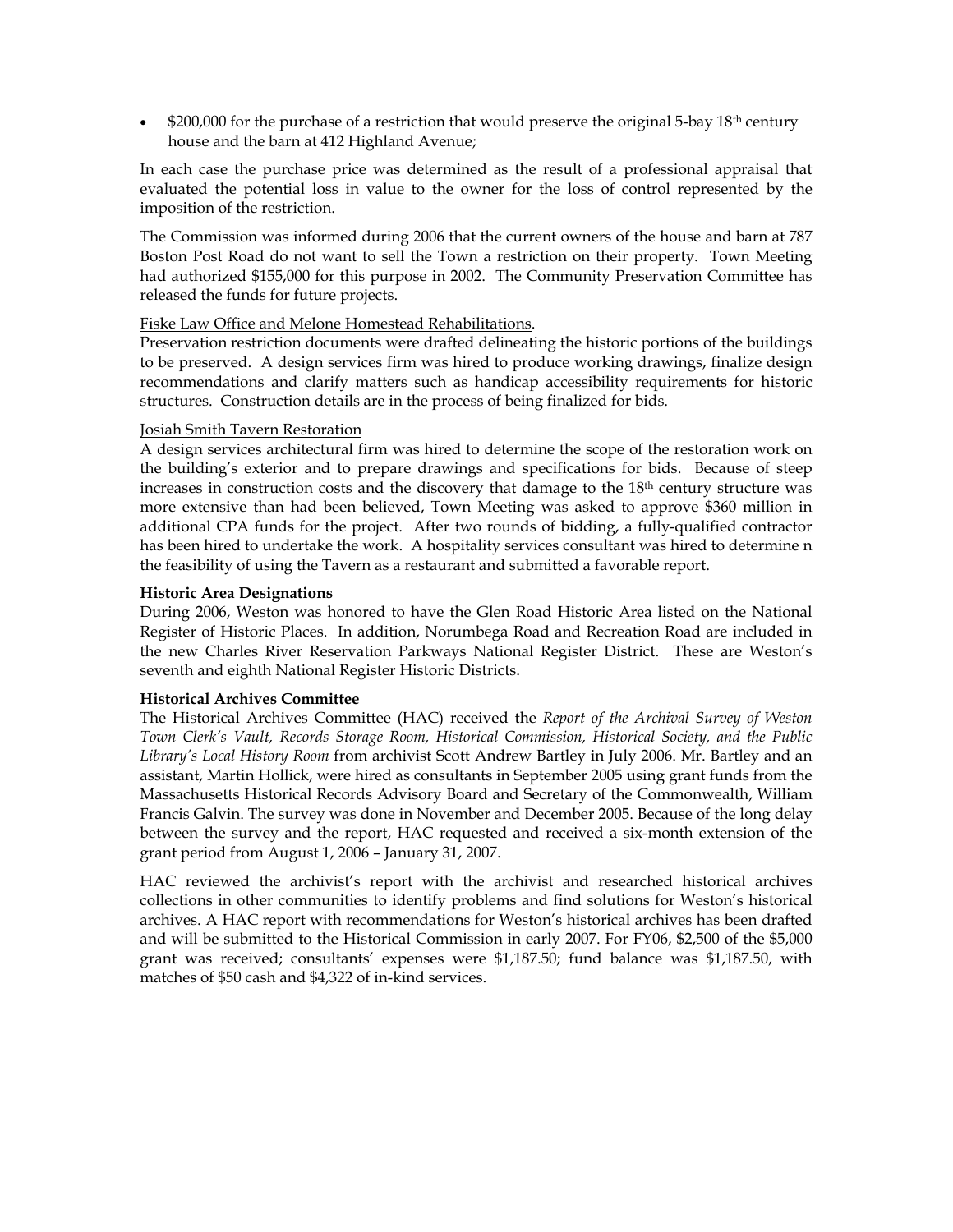# **Appreciation**

The Commission is very grateful to:

- Laura Sher for her service on the Commission;
- Glynn Edwards for her service as co-chair of the Historical Archives Committee;
- Ann Swaine for her patience and help administering the Demolition Delay By-Law at Town Hall;
- Kathleen O'Donnell of Kopelman and Paige for expert assistance with preservation restriction legal matters; and
- Pam Fox for continuing to share her knowledge of Weston and its buildings.

# **REPORT OF THE PLANNING BOARD**

The Planning Board is responsible for the review of land division, either through construction of a subdivision road or, where sufficient frontage exists, through submission of an Approval Not Required ("ANR") plan under the Subdivision Control Law. The Board also reviews and approves proposals for: (1) new residential development that is constructed on Scenic Roads and/or that exceeds a certain square footage, (2) commercial projects, (3) tree and stone wall removals/enhancements where they are or will be in the Town's right of way on a Scenic Road, (4) long range planning activities including proposed amendments to the Zoning By-law (the "By-law") and other land use regulations. In 2006, the Board held 34 formal meetings, numerous public hearings, and 19 site walks.

More specifically, in 2006, the Board:

- 1. Reviewed and approved four Site Plan Approval Applications for new residential construction under the Residential Gross Floor Area ("RGFA") provision to the By-law. Of these RGFA applications, two also qualified for review because of their location on a Scenic Road;
- 2. Reviewed and approved nine Site Plan Approval Applications for new residential construction under the Scenic Road provisions of the By-law;
- 3. Reviewed and approved seventeen amendments to previously issued Approvals under the RGFA and/or Scenic Road provisions of the By-law;
- 4. Reviewed and approved one removal and rebuilding of a stone wall under the General Town By-law, the Scenic Road By-law;
- 5. Endorsed four ANR plans under the Subdivision Control Law;
- 6. Reviewed and Approved two Flexible Development Subdivision plans;
- 7. Reviewed and approved one Conventional Definitive Subdivision plan;
- 8. Continue to review two proposed Flexible Development Subdivision Plans;
- 9. Reviewed and approved one proposal for a telecommunications facility within the cupola of an existing historic barn;
- 10. Granted approval for five day camp proposals at local schools;
- 11. Reviewed a proposal from NSTAR for tree removal along Scenic Roads;
- 12. Reviewed and approved one Site Plan for a Country Club under the Zoning By-law;
- 13. Met with the Zoning Board of Appeals ("ZBA") to discuss potential revisions to the Bylaw concerning the building of stone walls located in setback areas, in the Town's right of way and/or along Scenic Roads, and the definition of the word "structure" as used in the By-law;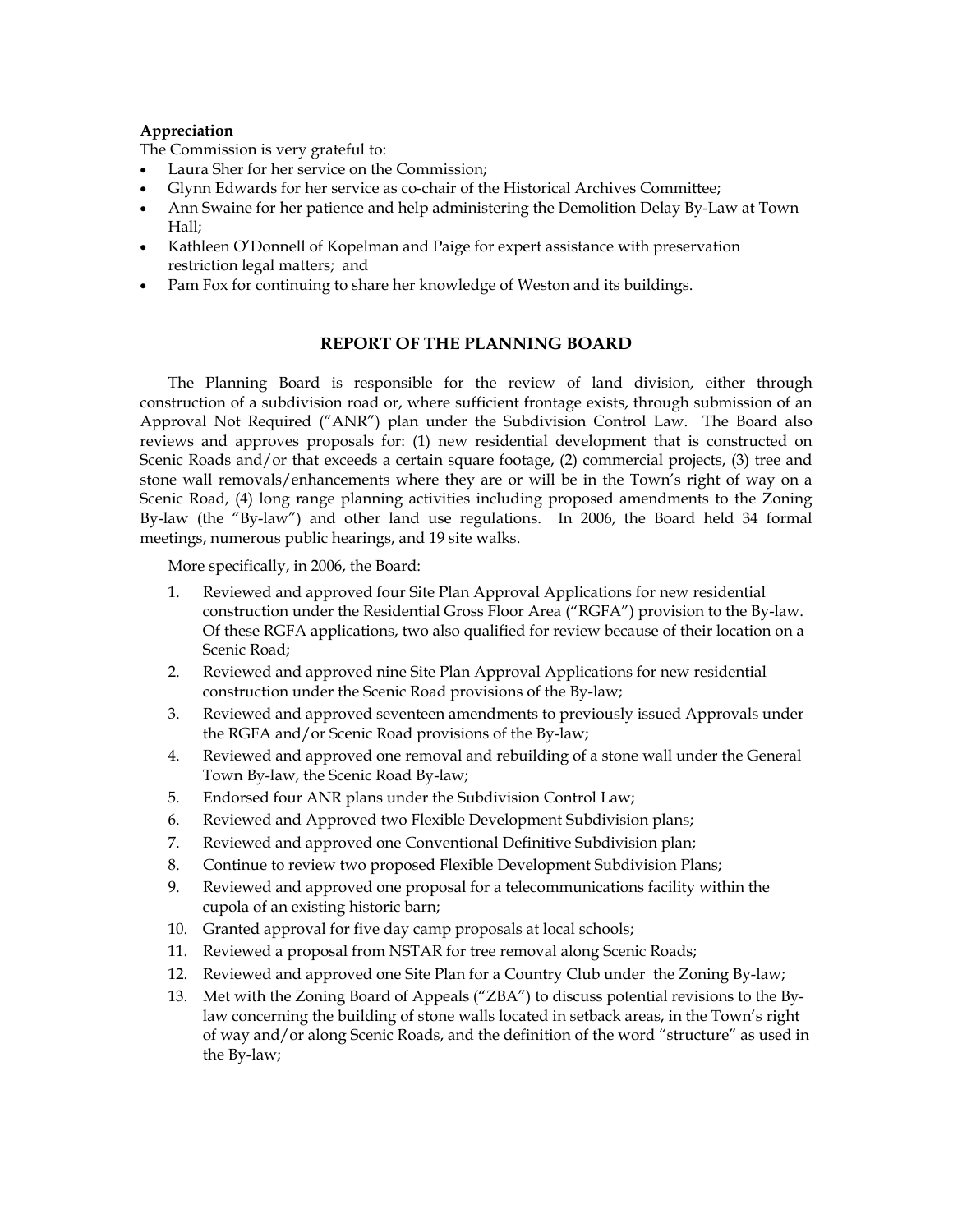- 14. Presented for approval at Town Meeting the adoption of the GIS map as the official map for the Town of Weston;
- 15. Updated the "review" fee schedule for consultants hired by the Board.

#### **Approval Not Required Plans**

A landowner with sufficient frontage as defined in the By-law may request endorsement from the Board for his/her subdivision plan. The Board endorsed three ANR plans under the Subdivision Control Law, for reconfigured lots on Summit Road and for the Hunt Property on Lexington Street (two ANR Plans). The Board endorsed an ANR Plan for the Stewart Property on Aberdeen Road that created an additional building lot.

### **Site Plan Approval for Residential Construction**

The Board reviewed and approved four projects that exceeded the RGFA for a house greater than 10% of its lot size or greater than 6,000 square feet ("SF"), two of which also are located on a Scenic Road<sup>1</sup> The Board reviewed and approved eight additional projects proposed on Scenic Roads,2 including included both teardowns of existing smaller homes and new construction on vacant lots. In each case, the Board placed conditions on Site Plan Approval which included the elimination of excessive exterior lighting, modification of the elevation of the proposed house, maintenance of existing vegetation, addition of new vegetative buffers, reduction in the amount of impervious surface, and management of storm water. Additionally, the Board granted amendments to seventeen (17) properties that previously were issued a Special Permit or Site Plan Approval.3

#### **Subdivision Approval**

 In 2006, the Board completed its review of Regis College's definitive subdivision plan and voted on the Certificate of Action ("COA") on January 26, 2007. The plan divides the parcel, located on the eastern side of Wellesley St, into three buildable lots. The filing and approval of a Definitive Subdivision Plan has the effect of freezing existing zoning regulations for eight years. This parcel and its potential use is the subject of pending litigation between Regis and the Town.

The Board issued a COA for a flexible development at 17 Blake Road. The project divides a parcel with an existing house into two separate parcels, one retaining the existing house and the other proposing a house that exceeds the RGFA. The new home will sit on a knoll overlooking a pond shared by both parcels. Because of the height and mass of the new home, the Board looked closely at the limits of work, landscape screening, lighting, and architecture.

 The Board also reviewed in great detail a proposed flexible development at 26 Love Lane, which proposes three (3) buildable lots with and three homes exceeding the RGFA. In this case, positioning of the shared road, location of the septic system, retention of a vernal pool, and buffer screening were major issues.<sup>4</sup>

Another flexible development was proposed at 102 Ash Street. This plan proposed a threelot subdivision that maintains the existing home fronting on Ash Street and adds two homes that exceed the RGFA. The septic system, location of the driveway for the existing home, and screening were among the issues addressed.

 $\overline{a}$ 

<sup>1 55</sup> Hidden Rd, 18 Pine St, 4 Deerpath Ln (project abuts Pine St and Highland St), 33 Skating Pond Rd

<sup>2 64</sup> Oak St, 24 Oak St, 3 Pigeon Hill Rd, 107 Love Lane, 225 North Ave, 239 Winter St, 235 Glen Rd, 25 Ash St

<sup>3 81</sup> Sherburn Cir, 56 Chestnut St, 180 Ash St, 154 Church St, 193 Merriam St, 465 Glen Rd, 400 Concord Rd, 162 Highland St, 5 Newton St, 448 Concord Rd, 118 Chestnut St, 425 Glen Rd, 2 Ripley Ln, 111 Walker St, Lot 6 Cutter's Bluff, 113 Merriam St, Lot 10 Prescott Ln.

<sup>4</sup> Final approval of this plan is pending.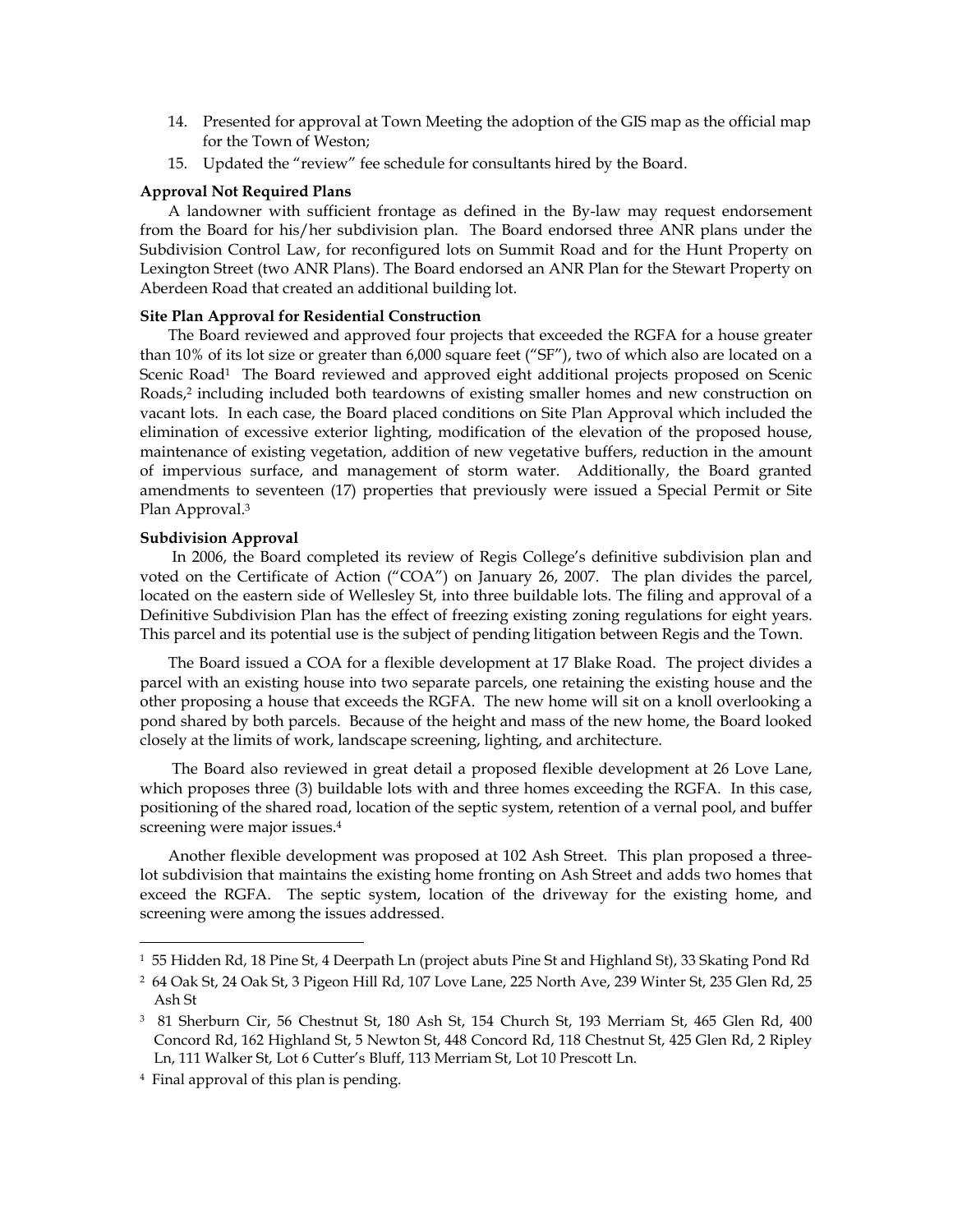Finally, the Board reviewed and approved a two-lot subdivision at 725 Boston Post Road that proposed maintaining the existing house fronting on Route 20 and creating a second lot with a home behind the first. Because the parcel abuts conservation land, contains Weston Forest and Trail easements, and is on a Scenic Road, creation of a new driveway curb cut and buffer plantings were the main areas of concern.

#### **Telecommunications**

The Board issued a Special Permit to Omnipoint Holdings for a wireless communications facility at 487 Wellesley St, to be located in the cupola of the existing "Gateways" barn owned by the Hyde family. The barn is located adjacent to the Mass Pike overpass, in a stretch where Omnipoint has been trying to address a dead zone. As it is the first such installation on privately-owned land in Weston, the Board required the applicant to look closely at other potential sites and at the likelihood that other carriers will be able to use this location as well. The Board considered in its approval the fact that the owners of the barn plan to use the fees to preserve a well-known historic landmark in Weston.

#### **Day Camps**

The Board issued COA's (or renewals thereof) for five summer day camps: the New England Chinese Youth Summer Camp at Regis College, two additional week-long camps at Regis College, the Rivers Day Camp, and the Cambridge School Day Camp. Applicants were required to discuss modes of transportation for the campers and traffic control issues, especially since the camps will abut residential areas and/or be conducted on roads that are major traffic arteries in Weston during rush hour.

#### **Tree Removal**

The Board gave approval to NSTAR for removal of dead and dying trees along designated scenic roads in Weston, pursuant to the Town's General By-law-Scenic Road By-law. NSTAR was advised that removal of the snags and stumps will have to take place within a reasonable time after removals of the tops of trees, as there have been numerous complaints from residents based on past performance. In addition, one resident of Glen Road questioned the accuracy of NSTAR's evaluation of several trees located on Glen Road, a scenic road that has suffered considerable tree loss in the past few years from various causes. The Board will send a representative to "walk" Glen Road with the NSTAR representative, the concerned resident, and the Weston Tree Warden in January 2007.

#### **Regis College**

As discussed above, the Board approved the Regis Conventional Subdivision Plan. The pending litigation between the college and Town, which appeals the ZBA's denial of Regis's requested variances for its adult educational facility, is still active. The Board is not a party to this suit. However, the Selectmen have formed a committee to represent the Town in mediation, and one member of the Board sits on the committee.

#### **Highland Meadows**

A majority of the Board's time in 2006 was focused on the Adult Active Residential Development ("AARD"), known as "Highland Meadows," to be built on the 44- acre parcel owned by Highland Real Estate Development LLC, located between Highland Street and the Boston Post Road/ Route 20. The AARD is an alternative type of residential development allowed in Weston by vote of Town Meeting in May, 2005. Under the terms of the by-law passed at that time, an AARD is restricted to persons 55 years of age and older and a minimum of 10% of the units must be "affordable" as defined by State regulation. The purpose of the AARD is to provide a maturing population with alternative housing choices that reduce the burden of individual property maintenance, to encourage flexibility in site planning, and to protect natural features and scenic views.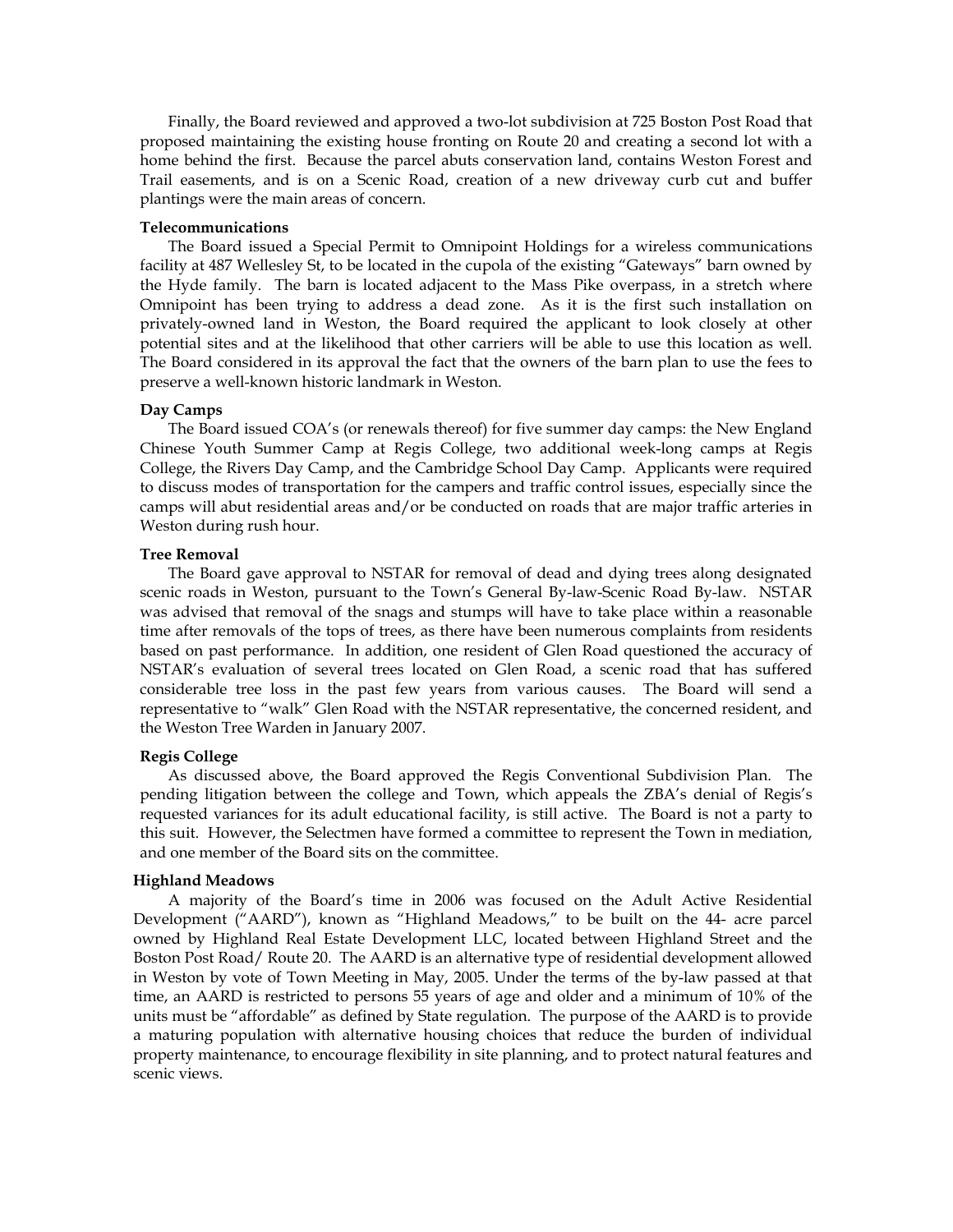Prior to this year, the developers had submitted, with the assistance of Sasaki Associates, a Concept Plan for Highland Meadows. That plan included a No Disturb Zone disturb one around the perimeter of the parcel, 69 units of mostly detached housing with seven affordable units, construction of, or payment for, an additional affordable unit off-site, creation of walking trails established by permanent easement in favor of the Weston Forest and Trail Association, substantial landscaping in the perimeter buffer and within the site, limits on the amount of exterior lighting, a clubhouse and tennis courts, waste disposal and an on-site package treatment plant, renovation of the historic home at 734 Boston Post Road, and construction of a sidewalk and reconstruction of a stone wall along Highland Street. That plan was accepted by Town Meeting in May 2004.

During 2007, the Board has held almost weekly informal meetings, in addition to the yearlong continuation of the Public Hearing, in an attempt to address each of the details presented by a project of this scope. The Board has heard separately from members of the development team regarding various issues, including storm water runoff, traffic mitigation during construction, style of architecture, landscape planting within the development and as screening, affordable units, condominium governance documents, and phasing of construction to minimize tree removal until units are ready to be built... The Board appointed a subcommittee consisting of two Board members and its permanent landscape consultant, to take extra site walks with the developer's landscape expert and revise the building and planting plans to save existing trees and topographical features wherever possible. In addition, members of the Board with expertise in architecture and historic preservation have met informally with the development team on numerous occasions. The Board expects to issue the COA in February 2007.

#### **Green Street**

The Board continued to study and express concern about the impact of developer Sam Park and Company's proposed development of 530,000 SF of office space on a parcel of land on Green Street St in Waltham abutting the Route 128/20 interchange. Park also has proposed, and gained initial approval from the Massachusetts Highway Department for, a concurrent modification to this the interchange, including creation of a connecting ramp from Green Street to the interchange. The proposed modification creates a connection between Route 117 and Route 20 and also calls for the installation of at least two traffic signals around the interchange. Robert Michaud of MDM Transportation Consultants was hired by the Board to make a technical evaluation of traffic problems that likely will ensue if the Green Street Development and Route 117 Connector are constructed as presently proposed Connector's. The Board incorporated Michaud's findings in its response to Park's Final Environmental Impact Report ("FEIR"). The Board also has hired outside counsel to advise it in its dealing with the Mass Environmental Protection Agency and the Mass Highway Department. The Board and the Selectmen remain in contact with the City of Waltham on the Green St project.

#### **Long Range Planning Projects**

Two members of the Board participated with a member of the ZBA on a special subcommittee to draft a By-law revision that would specify when ZBA approval is required for construction of stone walls, including retaining walls, within property setback limits. A subsequent joint session between the Board and ZBA determined that any such revision should consider other types of structures as well. This work is ongoing.

The Planning Board has discussed revisions to the By-law that would address questions of how the RGFA is calculated, whether certain types of spaces such as above-grade finished basements and certain types of finished attic space should be counted in RGFA calculations, and under what circumstances additions should be reviewed under the RGFA by-law. These discussions continue.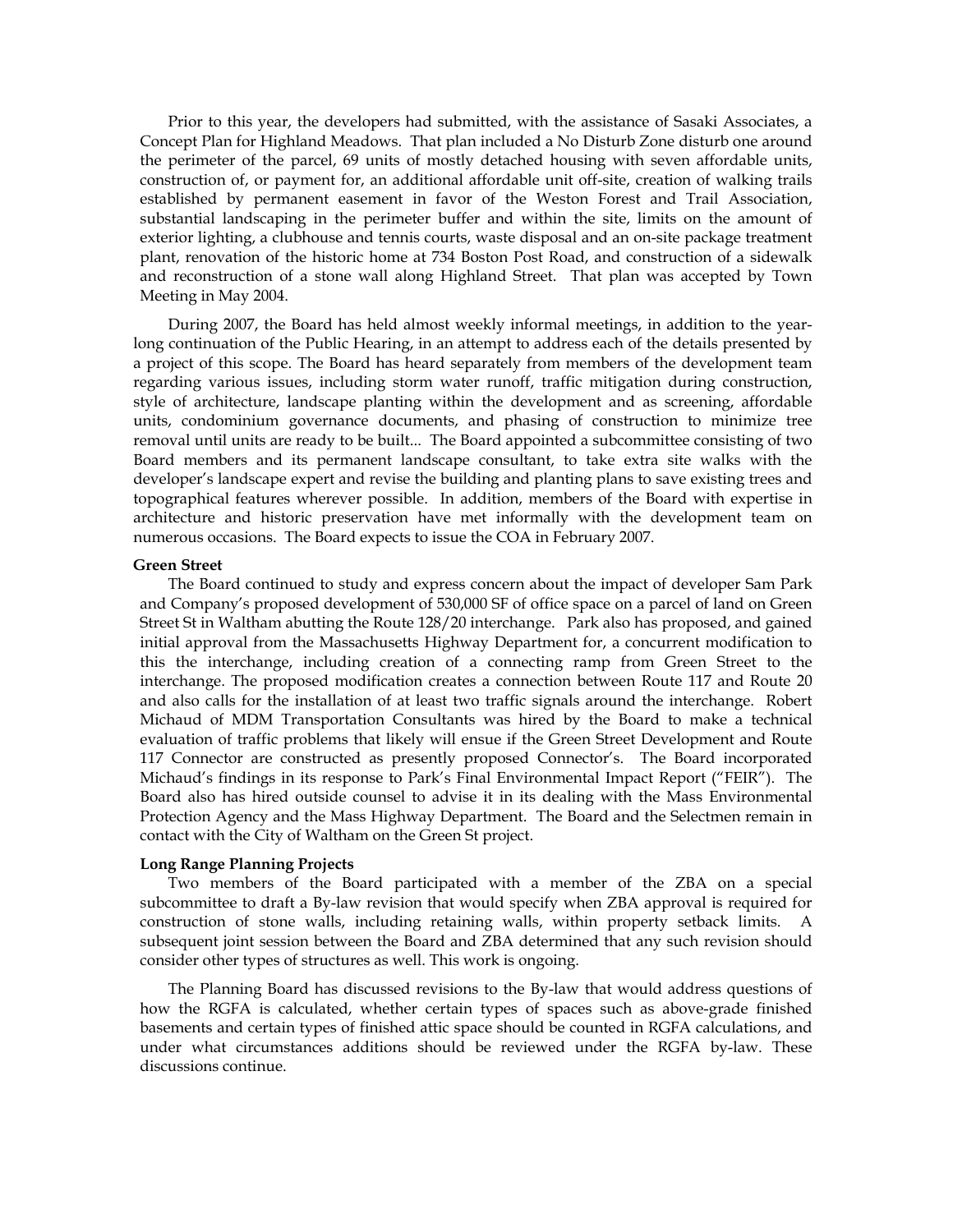The Board has requested and received from the Selectmen funds to hire an affordable housing consultant. The goal is for Weston to look at what strategies the Town might use to increase its stock of affordable housing and to develop a pro-active plan. The Board also requested and received from the Selectmen funds to pay counsel to overhaul the Town's By-laws, which has not been done since 1989. One goal is to address the By-law's treatment of storage of commercial vehicles on residential property.

Finally, members of the Board continue to meet informally with developers each week to answer questions about the By-law as it relates to their projects.

The Board also requested and received from the Selectmen funds to pay Town Counsel to recodify the Town's by-laws, which has not been done since 1989. Further work will be done to address problems in the by-law, such as the by-law's treatment of storage of commercial vehicles on residential property and the inclusion of a definition of "structure", in the By-law.

Finally, members of the Board continue to meet informally with developers each week to answer questions about the by-law as it relates to their projects.

#### **Input and Participation on other Town Matters**

The Board remained involved in land-use and community development issues, including expressing its opposition to the development of the historic "Hayfields" property as a 40B development and its support for the Town's acquisition of the Case Estates. The Board also keeps abreast of discussions on the Josiah Smith Tavern, as any future project there will likely come within its purview. In the upcoming year the Board plans to monitor the proposed Wayland Town Center development on the old Raytheon property on Route 20. The traffic impacts of such a development, when combined with the already-permitted Mass Broken Stone office building, the proposed Green Street development and interchange modification, and possible future development on the Polaroid site in Waltham, will have a profound impact on one of Weston's major arteries.

#### **REGIONAL PLANNING AGENCIES**

#### **REPORT OF THE METROPOLITAN PLANNING COUNCIL**

T the Metropolitan Area Planning Council (MAPC) promotes inter-local cooperation and advocates for smart growth by working closely with cities and towns, state and federal agencies, non-profit institutions, and community-based organizations in the 101 cities and towns of Metropolitan Boston. MAPC provides leadership on regional issues by conducting research, building coalitions, and acting as a regional forum for action. Since 1963, the Council has provided technical assistance and specialized services in land use planning, water resources management, transportation, housing, environmental protection, economic development, public safety, geographic information systems, collective purchasing, data analysis and research, legislative and regulatory policy, and facilitation and support of inter-local partnerships.

MAPC is governed by 101 municipal government appointees, 21 gubernatorial appointees, and 13 appointees of state and City of Boston agencies. An Executive Committee oversees agency operations which are carried out by 40 professional staff and an executive director. Funding comes from governmental contracts and foundation grants, and a per-capita assessment on member municipalities. MAPC has divided the region into eight sub-regions, which are overseen by councils of local leaders, with a staff coordinator who provides organizational and technical staff support.

#### **Smart Growth Across Municipal Boundaries**

MAPC's **MetroFuture: Making a Greater Boston Region** initiative: planning for growth and development in the region through 2030 by presenting a scenario of what the region will look like if current trends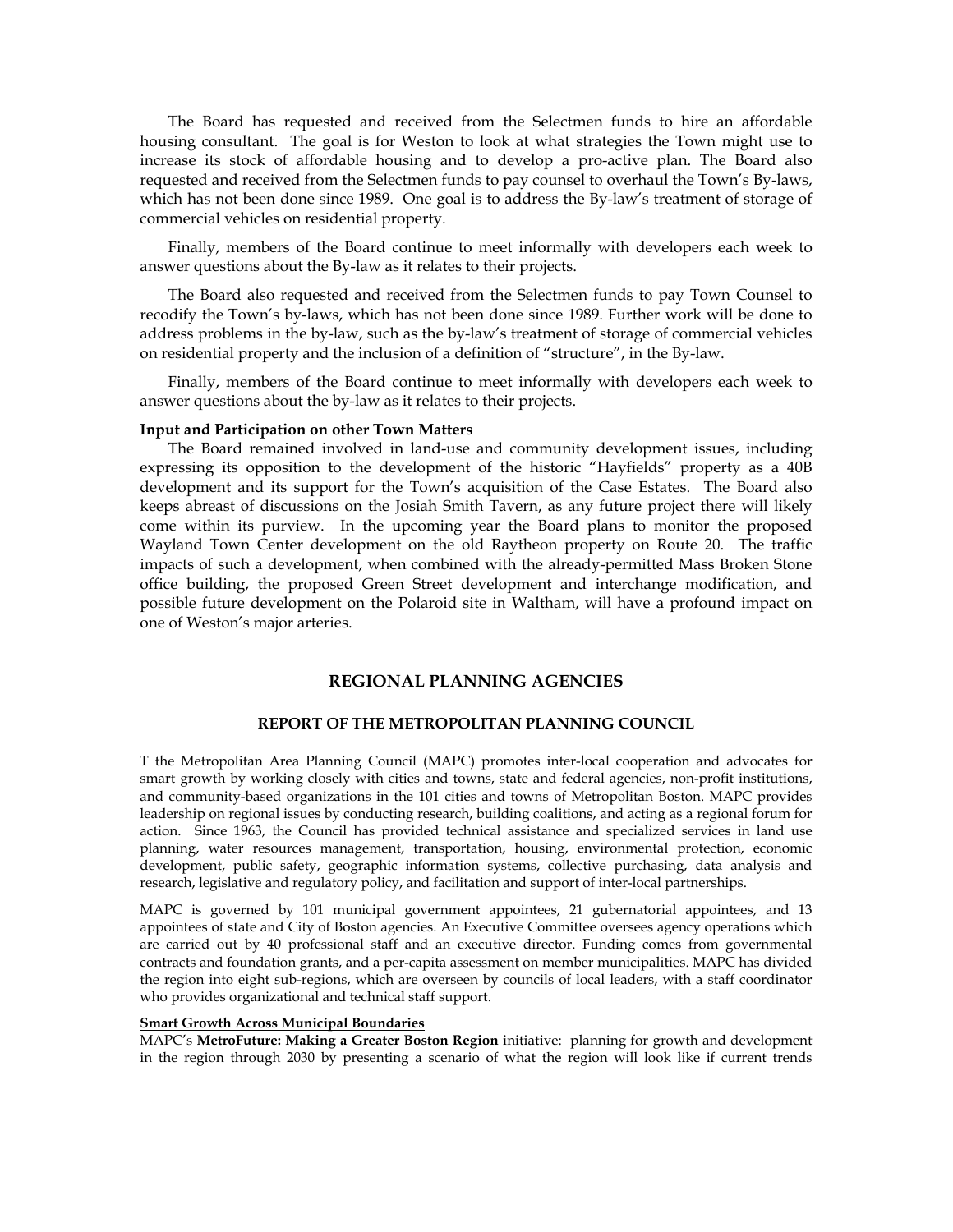continue, inviting participants to suggest alternatives, and eventually choosing a desired outcome. Formation of a regional strategy for achieving the desired result is the next step.

During 2006, MAPC helped over 70 cities and towns rewrite zoning by-laws, evaluate smart growth uses for key parcels, keep traffic under control, expand transit, deal with crime, and prepare for natural disasters.

As a member of the **Massachusetts Smart Growth Alliance,** MAPC worked with six allied organizations to advocate for sustainable development throughout the Commonwealth. Subjects included recapitalizing and reforming the state's Brownfields Tax Credit, analysis of significant state land use and transportation policy proposals and research on the impact of sprawling development.

MAPC and the 495/MetroWest Corridor Partnership produced the **Massachusetts Low Impact Development Tool Kit**, which presents state-of-the-art practices for managing stormwater and increasing the recharge of water to aquifers and **Once is Not Enough: A Guide to Water Reuse in Massachusetts,** a manual that describes techniques for non-potable reuse of treated wastewater. MAPC and the US Geologic survey have begun work on a **hydrologic modeling project** simulating the impact of future development on watersheds of the Charles and Assabet Rivers.

**Getting Around the Region** -- MAPC sponsored a conference on the impact of transportation emissions on public health. See *www.mapc.org/air\_quality* for more information. A **Regional Bicycle Plan** to assess current conditions and guide future improvements to bicycle transportation in the region was developed. Objectives include increased use of bicycles, simplification and coordination of funding programs and increasing regional knowledge. MAPC also worked with other agencies to develop a **Regional Bike Parking Program**, negotiating discount group contracts to purchase equipment using Federal Funds. See *www.mapc.org/transportation/transportation\_alternatives.html* for more information.

# **Collaboration to Address Shared Municipal Challenges –**

Working through its Metro Mayors Coalition, MAPC helped to develop legislation to create the *Senator Charles E. Shannon Jr. Community Safety Initiative* which supports gang and youth violence prevention and law enforcement efforts. \$1.2 million in Shannon grants was used to enhance public safety through targeted workforce development, after-school mentoring, re-entry initiatives, gang-prevention education, and collaborative community policing, in 17 communities in Metro Boston and Essex County.

The **Municipal Health Insurance Working Group** drafted and proposed legislation to let cities and towns purchase their health insurance through the Group Insurance Commission.

**Collaboration for Safety –**fiduciary, planning, and project management services for the **Northeast Homeland Security Regional Advisory Council** (NERAC), a network of 85 cities and towns north and west of Boston. In 2006, more than \$1.5 million in emergency equipment and supplies was distributed to member communities, and first responders were trained for various Homeland Security incident command system roles.

**Pre-Disaster Mitigation:** plans for cities and towns throughout the region were developed to help communities reduce vulnerability to damages due to natural hazards and include an inventory of critical facilities and infrastructure in each community, a vulnerability analysis, and a mitigation strategy with recommendations for protecting the communities from future damages.

**Collaboration for Savings -- the Consortiums Project** administered 37 procurement contracts for 42 municipal clients in 2006, saving cities and towns up to 20% on the purchases. MAPC concluded seven procurement contracts for public safety, public works and general use vehicles under which 142 municipalities purchased 180 vehicles. Other procurement collaborations included purchases of bicycle racks, hybrid vehicles, and water leak detection services at favorable prices.

**Charting a Course to Region-wide Prosperity –** the annual **Comprehensive Economic Development Strategy,** assesses current regional economic trends and conditions, background on trends and conditions in the regional economy, and a discussion of the relationship between the economy and factors such as geography, population, labor force, resources, and the environment. For the 2006 report see *www.mapc.org/economic\_development/comprehensive\_economic.html.* 

**Tools to Improve Planning and Decision-Making** The **Metro Data Center** and The Boston Foundation developed an online data and mapping tool for residents and leaders in the region. The resource, which, can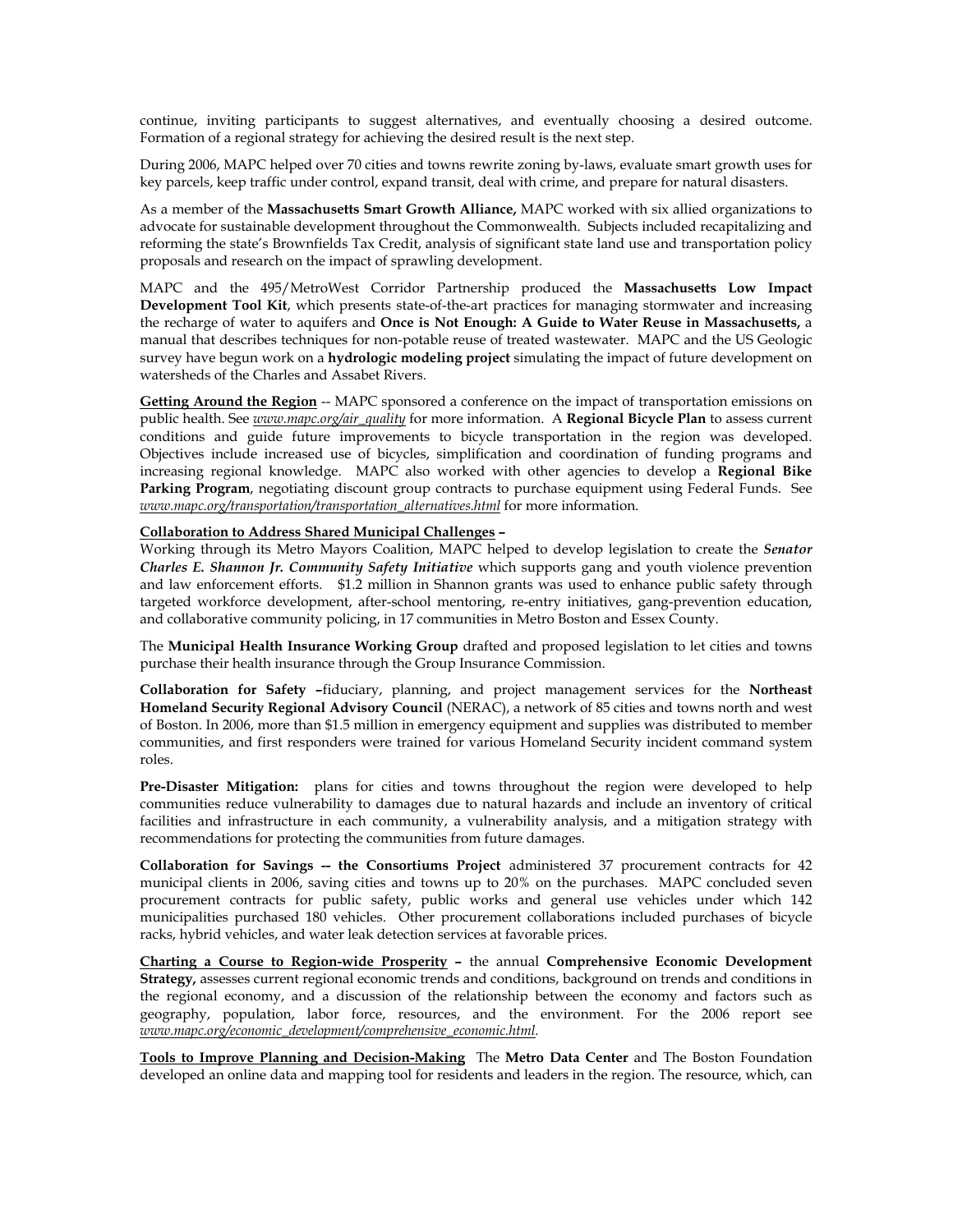be accessed at can be accessed at *www.MetroBostonDataCommon.org*, helps individuals to create customized maps and charts The Data Center and MAPC's Legislative Committee advocated for the establishment of a **statewide population estimates program** at the University of Massachusetts Donahue Institute, which lays the foundation for analyzing Census estimates in a more robust way.

MAPC's **Geographic Information Systems (GIS) Lab** provides professional services and products and technical assistance for local and regional planning projects. In 2006, MAPC's GIS team completed projects for the NERAC region, and maps associated with the Pre-Disaster Mitigation Program, both of which are described above. The GIS Lab also made major contributions to the MetroBoston DataCommon and the MetroFuture planning projects. A project to map areas suitable for economic development throughout the region in accordance with smart growth principles was also begun.

The *Regional Record*, the MAPC's quarterly newsletter, provides updates on the latest regional projects and thinking, and provides opportunities for residents and communities to get involved in various events, converted from print to an electronic format. To receive it, e-mail a request to info@mapc.org.

#### **On Beacon Hill: 2005 – 2006 Legislative Session**

- The *Brownfields Redevelopment* Fund was recapitalized with \$30 million, and the Brownfields Tax Credit was amended to allow non-profit development projects to raise equity by selling the credit to taxable entities.
- *Expedited Permitting:* a law to expedite permitting of commercial/industrial developments in "priority development sites" designated by cities and towns was passed. In part, the new law includes funding for technical assistance to municipalities, development of a statewide expedited permitting model, and criteria to steer priority development sites toward smart growth locations.
- *GIS Data Layer:*the FY 2007 budget includes \$400,000 to update and improve the quality of Mass GIS data linking aerial photographs to land uses.
- A *Statewide Population Estimates Program:* at the University of Massachusetts was funded at \$100,000 in the FY 2007 budget.
- *Community Safety Initiative:* an \$11 million grant program to encourage the creation of regional, multidisciplinary initiatives to combat gang violence, youth violence, and substance abuse was established.
- *Sewer Rate Relief:* the FY 2007 budget includes \$25 million to help lower costs for residential and business consumers served by sewer districts, including the MWRA.
- *Surplus Land:* the House and Senate passed bills to reform the state's surplus land disposition policy. Both included a municipal right of first refusal, smart growth review for larger parcels; oversight of disposition; and 10%-25% share of profits for municipalities who do not exercise the right of first refusal. While differences between the two bills were not resolved in Conference Committee, significant progress was made for future passage of this legislation.

More information about MAPC's services and ongoing activities is available at www.mapc.org.

### **REPORT OF THE METROWEST GROWTH MANAGEMENT COMMITTEE**

The MetroWest Growth Management Committee (MWGMC), formed in 1985, includes leaders from 10 communities in the MetroWest area, helps local elected officials and planning staff meet growth management challenges by facilitating inter-local collaborative planning and problem solving to enhance the quality of life and economic competitiveness of the region. It is the oldest of the eight sub-regions of the Metropolitan Area Planning Council (MAPC).

One selectman/mayor or city council member and one planning board member represent each member community. MWGMC, which is funded by member assessments, grants and contracts, maintains an office in Natick and employs a staff of two to deliver core services to member communities. Weston's representatives to the Committee are Selectman Douglas Gillespie who serves as Chairman, and Planning Board Member David Mendelsohn.

**Technical Assistance** – In FY 06, the Technical Assistance to our member communities expanded.